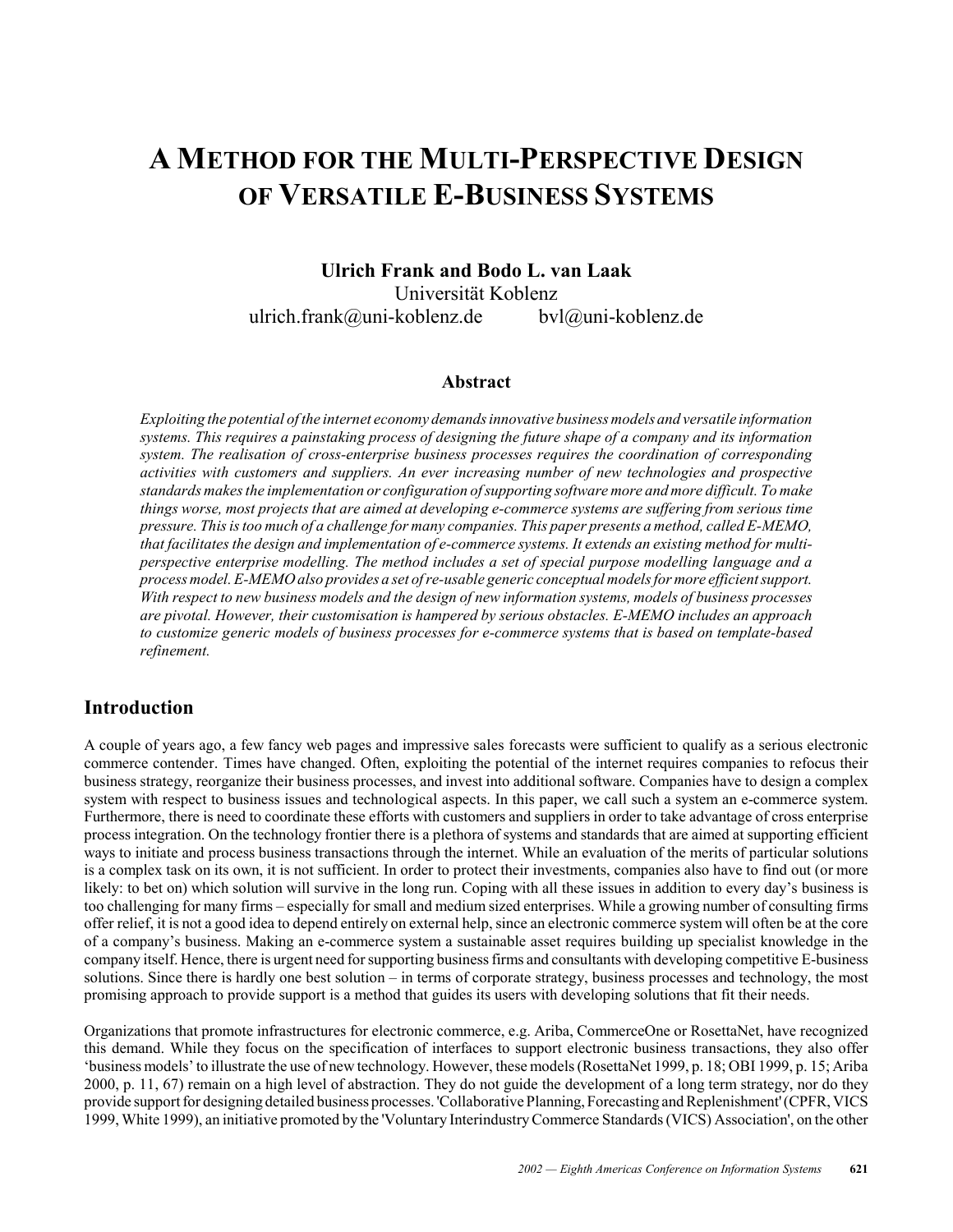hand, stresses a vision of closely cooperating business partners that may inspire the creation of long term strategies. However, with respect to the realization of this vision, the approach remains vague and superficial.

Different from those approaches, ECOMOD ('Electronic Commerce MODeling'), a project funded by the German National Science Foundation, is aimed at a method that supports the integrated design of business plans and associated business processes as well as the realization of the required information technology infrastructure. It is based on the assumption that electronic commerce requires to take into account multiple perspectives, such as managerial and technological as well as process views and static views on the enterprise. The method extends an existing method for multi-perspective enterprise modelling. This paper gives an overview of the method and describes in more detail the conceptualisation of generic models of cross-enterprise business processes as well as approaches to adapt them to individual needs.

## **Requirements**

Designing and implementing a competitive e-commerce system is a complex task that requires taking into account numerous aspects. Therefore, it is important to help with the *identification of relevant aspects and critical success factors*. The diversity of the task implies the involvement of many people with varying professional background. To support all these participants with their specific tasks, a method should provide concepts that allow describing and analysing the problem domain *from various perspectives*, e.g. with focus on business strategy, business processes, resources or software architecture. On the other hand there is need for overcoming the language barriers between those different communities. That recommends to provide concepts together with proper illustrations that foster an *intuitive understanding* on a higher level of detail. Electronic commerce usually requires the specification of supporting software. Therefore the concepts provided by a method should be *sufficiently formalized*. A solution that is in line with a long term business strategy recommends a top down approach, deriving goals from the strategy, business processes from the goals, and software systems from the business processes. However, with respect to the implementation or configuration of software, it is usually necessary to take into account the peculiarities of existing technology. Therefore the concepts featured by a method should correspond to concepts used to describe the implementation level technology.

While these are requirements that should be fulfilled by methods that support analysis and design of information systems in general, there are three more requirements to be met by a specialised method for e-commerce systems. Firstly, re-designing a company to cope with the internet economy requires the ability to precind from traditional ways to do business. Hence, it demands a high amount of creativity and long term vision. This is a problem especially for seasoned domain experts who are limited by the world views they are used to. Therefore a method should provide support for designing innovative ways to do business. Secondly, establishing business processes for e-commerce requires taking into account aspects, most companies have little or no experience with, such as specific success factors, problems or exceptions that may occur during the execution of an e-commerce process. This implies the demand for *specialised concepts* that help with identifying and describing these specific features. Thirdly, e-commerce projects often suffer from a tremendous time pressure. One elegant way to satisfy these three requirements would be to develop generic patterns of reusable business plans, business processes etc.

# **Core Concepts of E-MEMO**

The method developed within ECOMOD, called E-MEMO, is based on an already existing method for multi-perspective enterprise modelling, MEMO (Frank 1999, Frank 2002a). MEMO serves to analyse and design corporate information systems that are balanced with a company's strategy and its organization. MEMO consists of three main components: a high level framework that gives a "ballpark" view of the enterprise and allows to locate problem areas, special purpose modelling languages that allow to describe certain views in detail, and a process model serving as a guideline for project management.

The structure of the framework corresponds to common abstractions of business firms. It differentiates three so called perspectives - *strategy*, *organization* and *information system* - each of which is structured by four aspects: *structure*, *process*, *resources*, *goals*. A participant in a discussion can literally point to the focus of his concern by selecting a particular aspect within a perspective. Since e-commerce systems usually require to cooperate with external partners, the original framework was supplemented by a fifth aspect, *environment* (see www.uni-koblenz.de/~iw/EM/MEMO).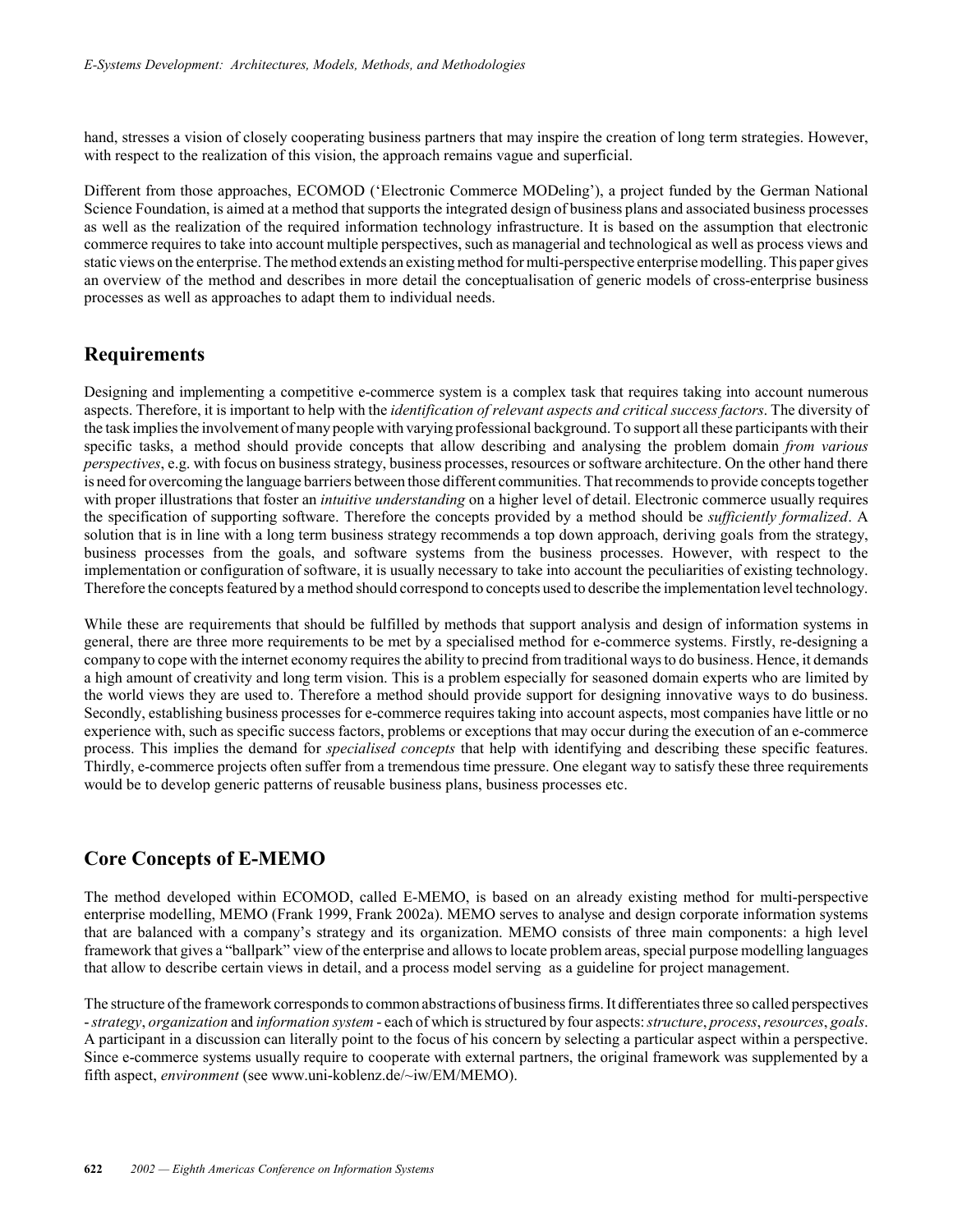

**Figure 1. Usage of the MEMO Modeling Languages**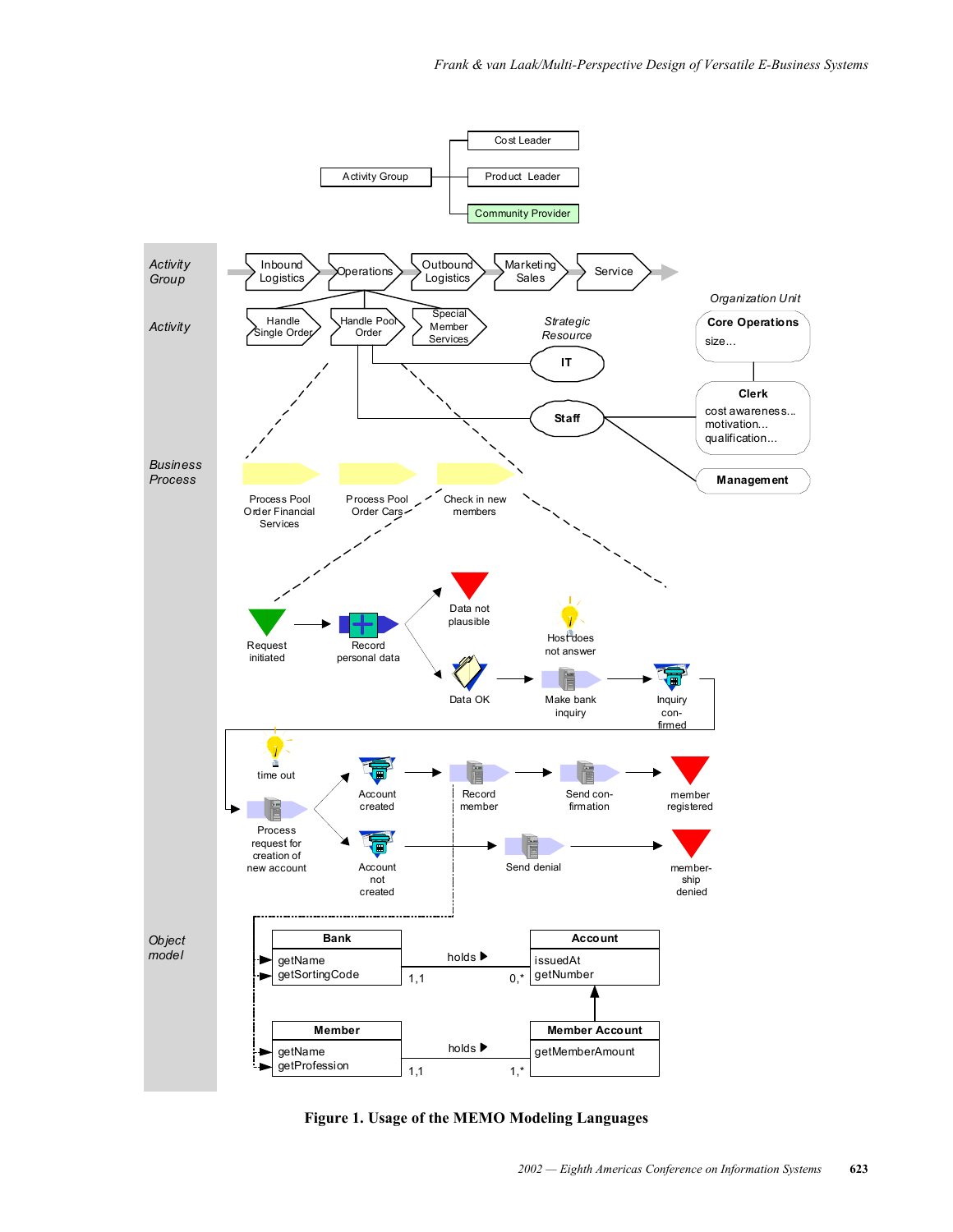MEMO provides three different graphical modelling languages (Frank 1999): The MEMO Strategy Modelling Language (SML) serves to express corporate strategies, e.g. by representing value chains or by decomposing generic strategies. The MEMO Organisation Modelling Language (OrgML) includes concepts to describe business processes, organisational structure and resources. Finally, the MEMO Object Modelling Language (OML) allows to develop static, object-oriented models of information in order to provide for a seamless implementation in software systems. All languages are specified through metamodels, which are described by concepts defined in a common meta-metamodel (Frank 1999). The languages are integrated by a common metalanguage and by common concepts. For instance: the concept 'business process' is part of MEMO-SML and MEMO-OrgML. The process model recommends to start with analysing and, if necessary, (re-) designing the business strategy. The design of business process models that implement the strategy is the second major step. Further refinement of these models, including the design of corresponding object models, supports the partial generation of software.

However, the MEMO modelling languages lack characteristic concepts for doing business over the internet. For instance, on the strategic level, one may want to take advantage of concepts like virtual organizations. On the operational level, e-commerce allows new pricing mechanisms or new ways of payment. In addition to that, there is a plethora of technologies and standards that have to be taken into account on the IS level. For these reasons, the MEMO languages are being extended to cope with these new requirements. Fig. 1 gives an impression of how to use these specialized modelling languages. Notice that although our emphasis is clearly on the conceptual level, E-MEMO also takes into account the underlying technology.

## **Adaptable Generic Models**

While a special purpose modelling language helps with structuring a problem domain according to analysis and design requirements, it still leaves a lot of work to those who apply it. With respect to the time pressure in e-commerce projects and the limited creativity of many users, re-usable generic models would contribute to a much higher level of productivity and innovation. Hence, E-MEMO puts emphasis on generic models of business processes. They are inspired by the vision that a company that seeks to introduce a powerful e-commerce system picks generic processes that are compliant with its strategy from a corresponding library. In case a selected process does not entirely satisfy the individual needs, it should be possible to adapt it to specific requirements in a safe and convenient way. This vision seems very similar to the "process handbook" proposed by Malone et al. (Malone et al. 2002). There is, however, one essential difference between the process handbook and our approach: While the process handbook uses decomposition hierarchies and natural language only to describe processes, E-MEMO features a (semi-) formal modelling language for representing reusable business processes and offers specialized processes to aid reaching the specific goals of a company. In addition to the approach of Malone, there exist more approaches working on the generic business processes or the reuse of existing business processes. SETCOM (Hagemeyer and Rolles, 1997) is an open repository of information models (product models, process models), that uses a thesaurus to make models more intuitively understandable from different points of view. While such a thesaurus is certainly helpful for using and resusing information models, SETCOM does not give hints how to choose models that fit a particular company: It does not include corresponding goals or specific restrictions of products/markets to be taken into account. WEGA, a tool developed by Ferstl et al. (1998) allows to decompose a set of generic processes into subprocesses. A subprocess may exist in different variants. Hence, a hierarchical structure is build up and one can choose, combine and configure processes. Again, this tool does not support strategy-oriented process modelling. Other approaches, like IBM (2002) or IPPM, a model of reference processes for production, developed by Warnecke et al. (1996) also lack a strategic perspective Brown et al. (1998) take an entirely different approach by introducing 'anti-patterns' of process design. Thereby they reader is to be supported to avoid mistakes. This is certainly helpful, but knowing how to do it wrong does not mean knowing how to do it right.

E-MEMO concentrates on a library of generic, adaptable e-commerce processes (e.g. different ways of procurement via marketplaces, via e-shops, with sell-side or buy-side catalogues, for different kinds of products etc.). To demonstrate its potential benefit, every process is evaluated against a set of strategic goals. Against this background, prospective users can choose generic business processes from the E-MEMO process library by focusing on *what* should be accomplished. A generic E-MEMO process describes *how* it should be done. It serves as a template that can be further refined by users. For this purpose, E-MEMO guides the user with a set of questions and corresponding suggestions. Every suggested alternative is supplemented with a specific explanation (see figure 2). Although the E-MEMO process library offers descriptions of generic business processes that are more comprehensive and precise than those to be found in the MIT process handbook (Malone et. al. 2002), it will not satisfy every company's specific needs. In these cases, generic processes can be customized using the E-MEMO modelling languages.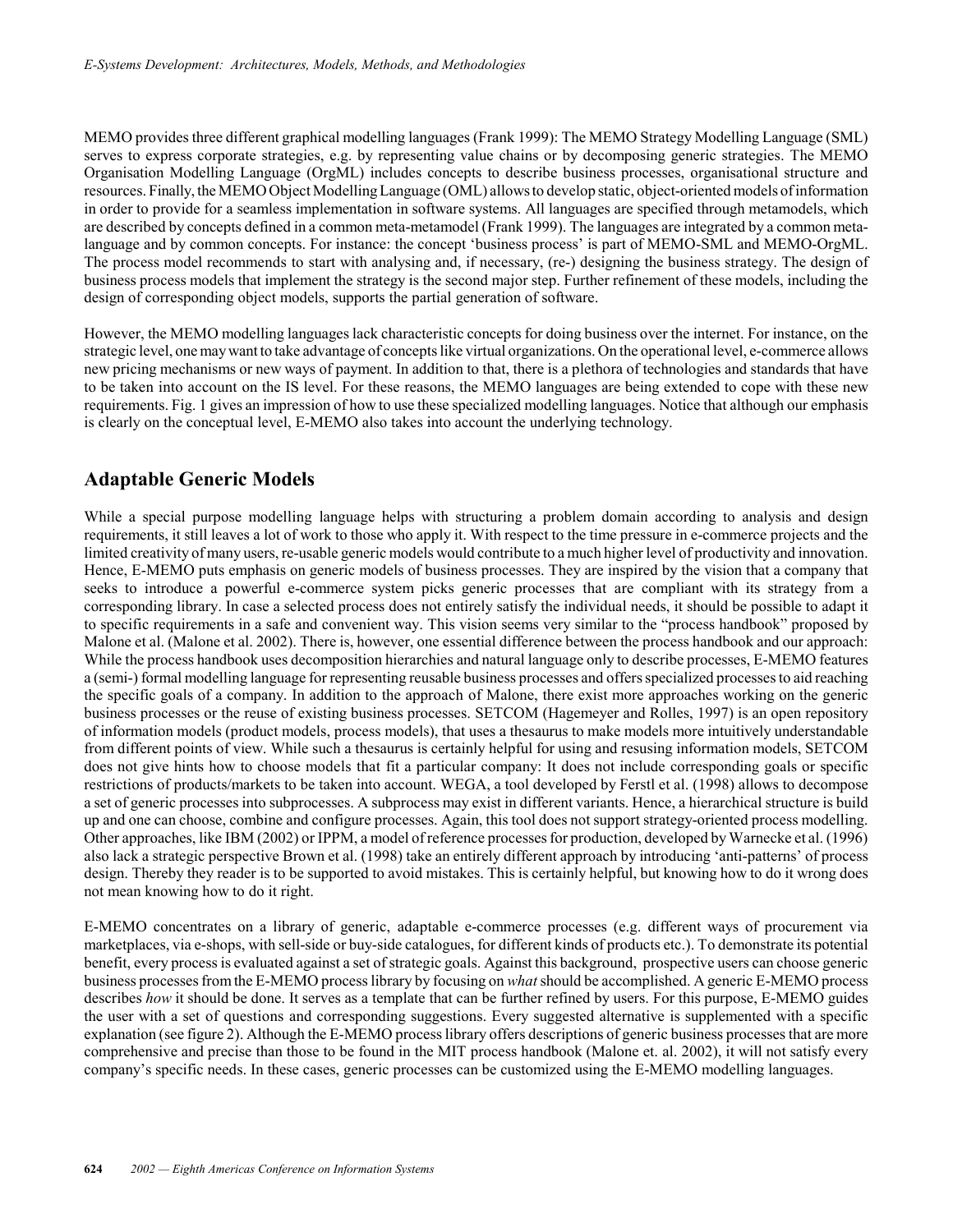#### *Customization through Specialisation?*

Adapting generic artefacts to specific needs has long been a topic in software engineering. While there is a plethora of approaches that vary in detail, specialisation is of outstanding importance. In object models, specialisation provides a seemingly intuitive concept to re-use existing classes and enhance them with special features. There is no doubt that specialisation and generalisation are powerful concepts to deal with complexity and to adapt generic concepts to individual requirements. Applying specialisation to static object models can be very helpful with respect to productivity and system maintenance - although there is a number of problems that originate in the intensional notion of a class, which is used in most programming languages (Frank 2000). Other problems occur when inherited features within a specialised class are redefined, e.g. the notorious covariance problem (Meyer 1997, pp. 621). Nevertheless, applying specialisation to process models seems to be an appealing idea. A user would select a generic process model that fulfils his needs on a high level of abstraction. Then he could – without messing up the generic process model – add further refinements. This is, however, not a trivial task. It is extremely difficult to define the semantics of specialisation in a satisfactory way. At first sight, it may seem reasonable to apply a concept of specialisation that is used in static object models to process models, too. That would result in specialised processes, which enhance their super process with additional features, such as further subprocesses or additional resources. However, the intuitive notion of specialisation implies that an instance of a specialised concept can be used wherever an instance of its super concept is required. With this constraint in mind, defining the semantics of specialisation becomes a tremendous challenge. There are only few attempts to meet this challenge. Van der Aalst and Basten (1997) specify the semantics of the dynamic behaviour of a class (in object-oriented systems) by applying a special class of Petri nets. This is not sufficient for our purpose, since the concepts used to specify a class are not appropriate for modelling a business process. There is, e.g., no notion of required resources, of roles or of parallel execution. Wyner and Lee (2002) define specialisation for state charts and data flow diagrams. Again, these abstractions are not well suited for the representation of business processes. Furthermore, specialisation of a process is defined by deleting the parts that are not needed (or in other words, the generalisation is a combination of all specialisations). From our point of view, this is not acceptable, because it is not consistent with the demand that an instance of a specialised process type can be used wherever an instance of the super process type is required. Malone et. al. (1999) apply the notion of specialisation to business processes. However, they do not define its meaning. Hence, it is not clear whether a specialisation does not hurt the integrity of the resulting process type.

#### *Customization through Template-Based Refinement*

With respect to the difficulties related to the specialisation of process types, we decided not to pursue this strategy any further. The main goal of ECOMOD and E-MEMO is to support the introduction of e-commerce infrastructures in companies. The introduction of e-commerce infrastructures is a difficult and time consuming task, because knowledge about e-commerce and its implications on the company is mostly inexistent. This knowledge has to be bought or build up. This again makes the introduction of e-commerce infrastructures and processes very expensive. The needed time for implementing e-commerce processes and systems, and so the costs, can be reduced and the positive impacts on the company be optimized by offering a set of proven "ready-to-go"-processes, that correspond to the enterprise strategy.

So we propose an approach based on template-based stepwise refinement of generic process models. Note that generic process models are similar to so called "process patterns" (e.g. in Ambler 1998). For this purpose, E-MEMO offers a set of generic models of business processes for e-commerce, such as procurement, order processing, handling of customer complaints, or the exchange of goods. They are represented in MEMO-OrgML on a high level of abstraction. Although these processes are rather generic, they still do not cover all possible occurrences. They are templates that need to be refined further to fit specific needs and conditions. Therefore, E-MEMO includes a set of variants of each generic model. Order processing, for instance, has a variant that requires payment only after delivery, as well as one that requires payment in advance. Starting with a generic strategy and a high level value chain, a user of E-MEMO can profile an e-commerce system by selecting the appropriate generic business processes. To support the customisation of the selected processes, the user is presented with a visual representation of the process that serves as a basic template. It may include "abstract processes". An abstract process is an abstraction that covers a number of further abstract processes or of concrete process specifications respectively. For example: the abstract process 'handle incoming order' can be replaced (notice that we are not using specialisation) by 'handle order through internet' or 'handle order by telephone'. To support the implementation of these processes, each pre-designed concrete process includes references to the required information or to the communication needs (in terms of technical protocols to be satisfied, roles to communicate with or media to be used).

With the still growing size of the process library provided by E-MEMO, it is possible to pre-configure a large variety of actual business processes. If this variety is not sufficient in a particular case, there are two additional means to adapt a process model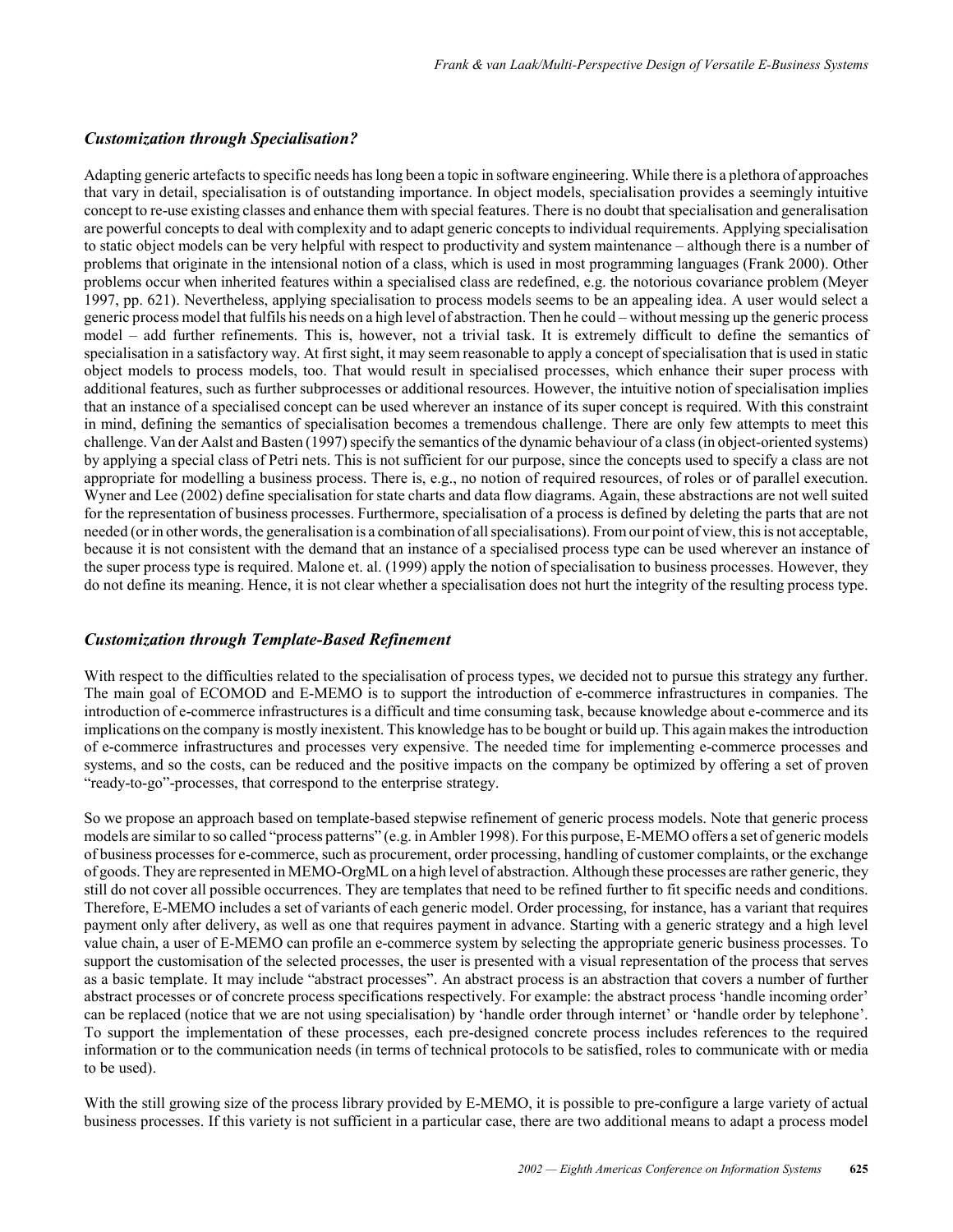to individual needs. Firstly, the generic process templates may include "user exit points". A user exit can be introduced if in certain parts of a process model additional variety is expected for future times. For example, while we already know a number of pricing mechanisms, we cannot exclude new ways of pricing in the future. For this purpose, a corresponding process model would include an exit point to indicate that there is room for individual specifications. Secondly, MEMO-OrgML can be used to change parts of a process model or to enhance it. While this is certainly the most versatile approach to adapting re-usable models, it is also the least favourable because it jeopardizes the integrity of a process model. The example in fig. 2 illustrates the process of template-based refinement.



**Figure 2. Working with E-MEMO**

# **Conclusions and Future Research**

E-MEMO supports the development of e-commerce systems by allowing for multi-perspective representations of a problem domain that are enriched with specific concepts for e-commerce. Due to the semi-formal specification of the modelling languages that are part of the model, it is possible to support automatic model checking and the generation of code, e.g. a workflow specification for a workflow management system. However, for many users it is still to big an effort to build models from scratch – even with a domain specific modelling language. The generic models that have been developed within ECOMOD promote a more efficient way of designing an individual e-commerce system, because they are deduced from a strategy model with respect to corporate culture and environmental restrictions. Also, experience we gained with small and medium sized companies suggests that generic models inspire people to think about innovative ways to do business. They are enabled to benefit quickly from the potential of versatile e-commerce infrastructures – without being forced to neglect their core business. Hence, they help with initialising and motivating projects to develop e-commerce systems. We are working on further support for the use of the E-MEMO modelling languages – especially with respect to process modelling. While it is fairly easy to check for syntactic correctness of a process model and – to a limited degree – for semantic correctness in a formal sense, it is much more challenging to judge the quality of a business process, which is essential for a system of generic ready-to-use processes. Therefore we work on formal rules that help with checking a process model against appropriate quality measures.